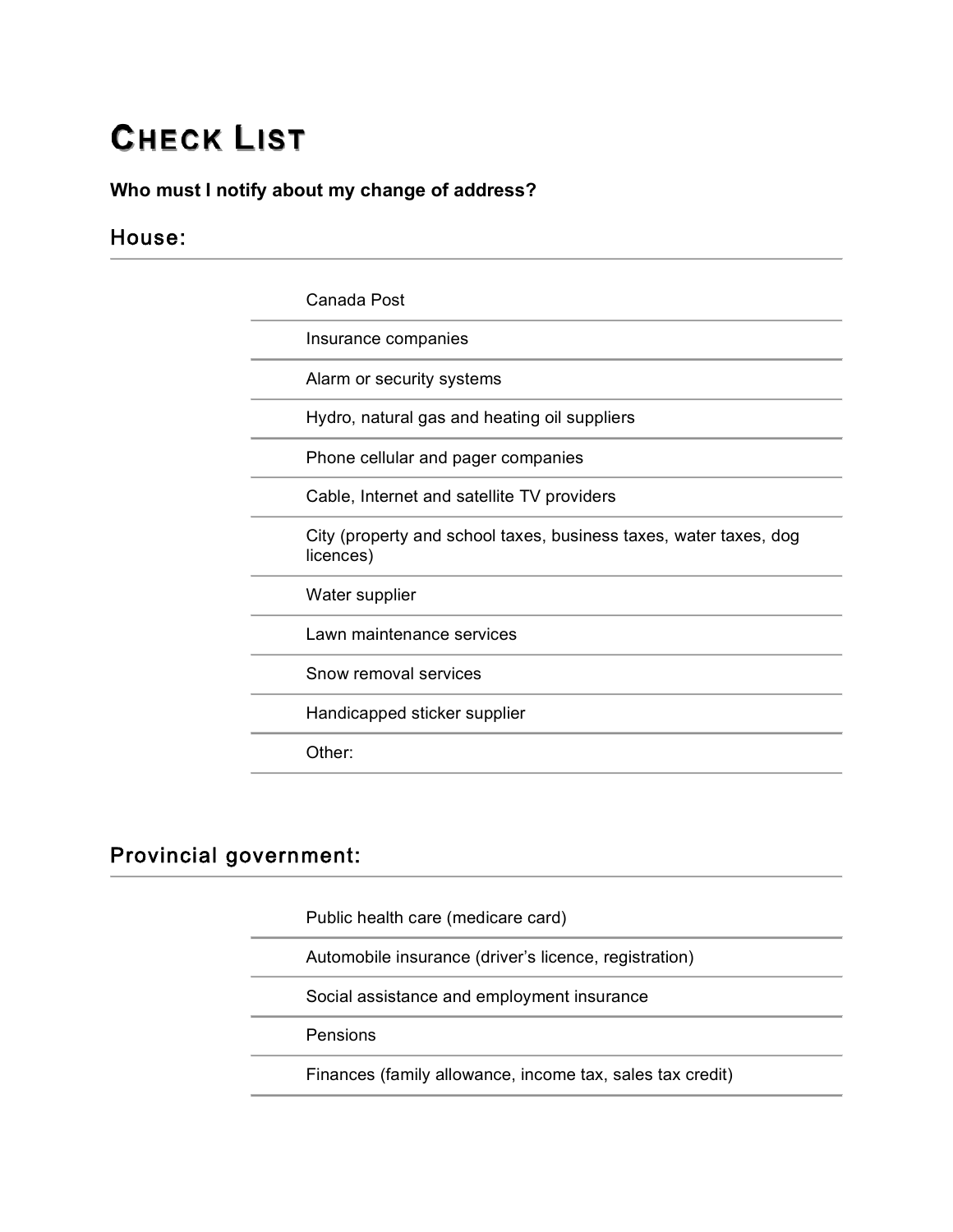## Federal government:

 Canada Revenue Agency (Canada Pension Plan, income tax, Canada Child Tax Benefit, GST/HST credit)

Human Resources and Skills Development Canada

 Social Development Canada (old age security, guaranteed income supplement)

Citizenship and Immigration Canada (Canadian citizenship)

 Canada Firearms Centre (Possession licence and Registration of Firearms)

Work:

| Employer                                |
|-----------------------------------------|
| Union                                   |
| Professional associations               |
| <b>Suppliers</b>                        |
| <b>Clients</b>                          |
| Partners and associates                 |
| Provincial workmen's compensation board |
| Insurer                                 |
| Other:                                  |

**Financial planners:**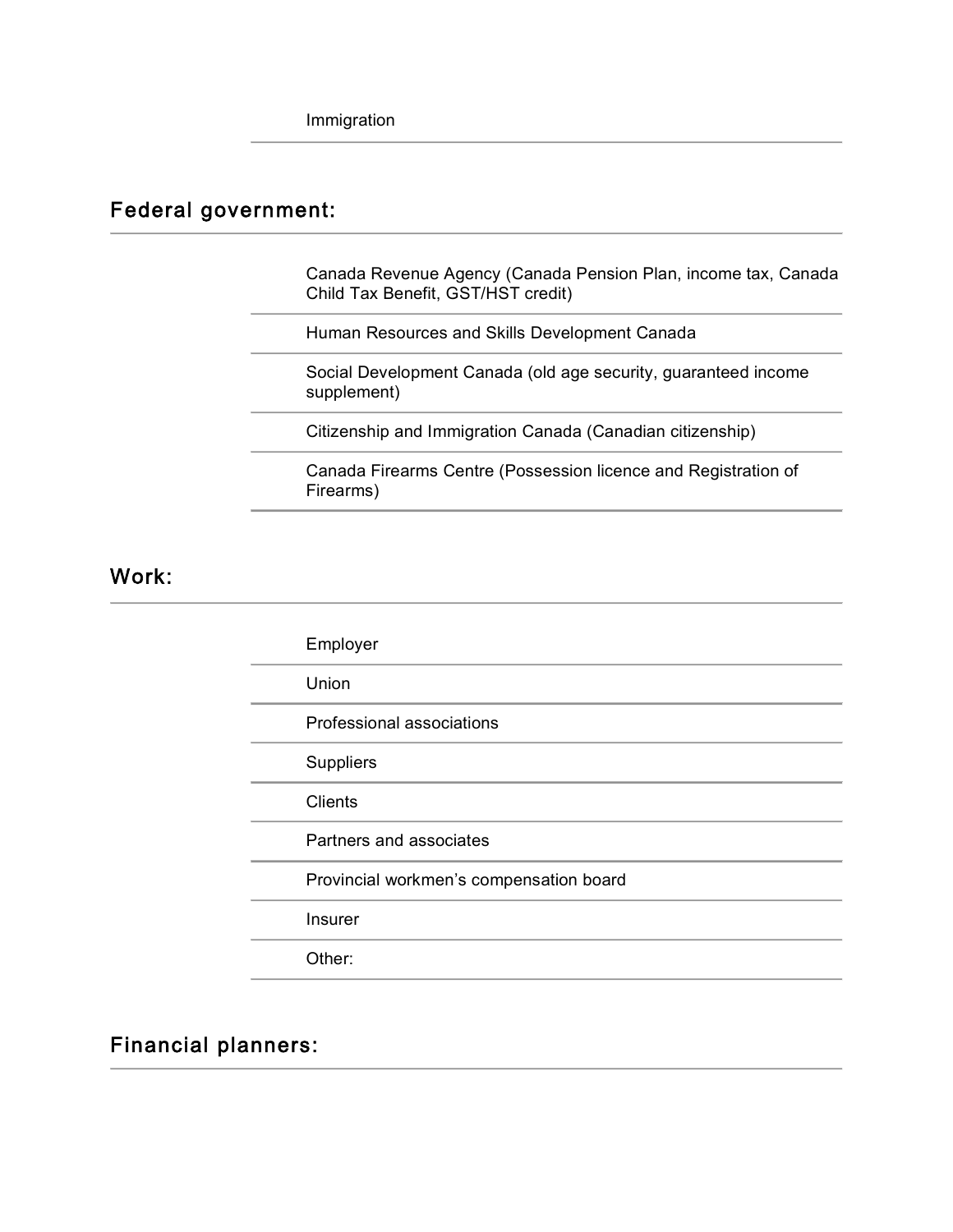Bank, caisse populaire, credit union or other financial institution (change to direct deposits and pre-authorized payments, chequing accounts)

**Stockbroker** 

Credit card companies

Certain stores (credit cards)

Insurers (life and health insurance, general insurance)

Investment companies (provincial and federal savings bonds)

Air Miles (points program)

Other:

#### Children:

| School                                                                                    |
|-------------------------------------------------------------------------------------------|
| Daycare                                                                                   |
| School bus and other transportation companies                                             |
| Canada Revenue Agency (child tax benefit)                                                 |
| Different institutions and associations (courses, recreation)                             |
| Employer                                                                                  |
| Financial institutions and government departments (bursaries,<br>education savings plans) |
| Other:                                                                                    |

#### **Subscriptions and recreation:**

Library

Magazine and newspaper subscription services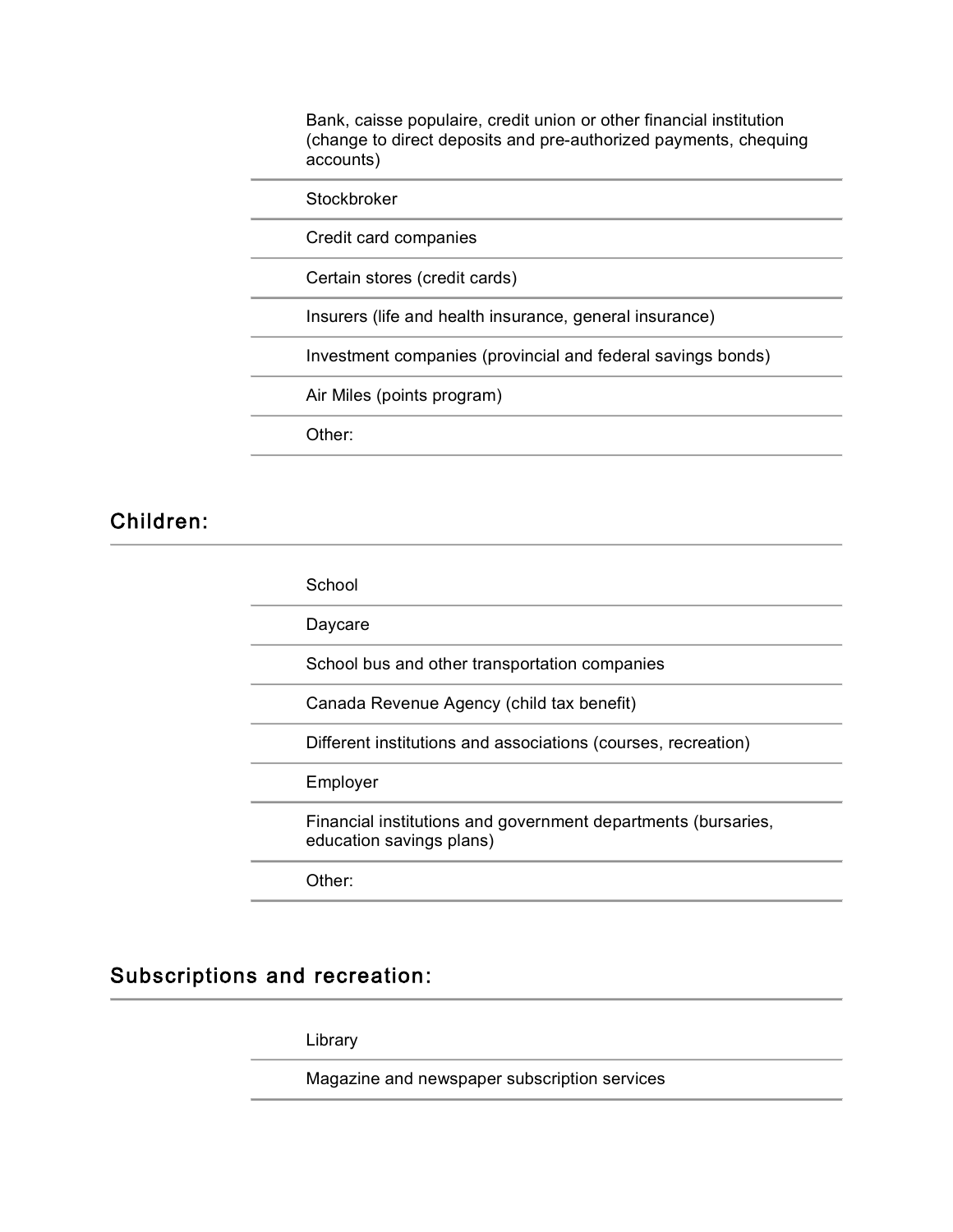Sports club

Museums, concerts and theatre

Postal order services

Other:

#### **Professional services:**

| Physician     |
|---------------|
| Dentist       |
| Optometrist   |
| Psychologist  |
| Lawyer        |
| <b>Broker</b> |
| Notary        |
| Accountant    |
| Veterinarian  |
| Other:        |

#### **Friends and acquaintances:**